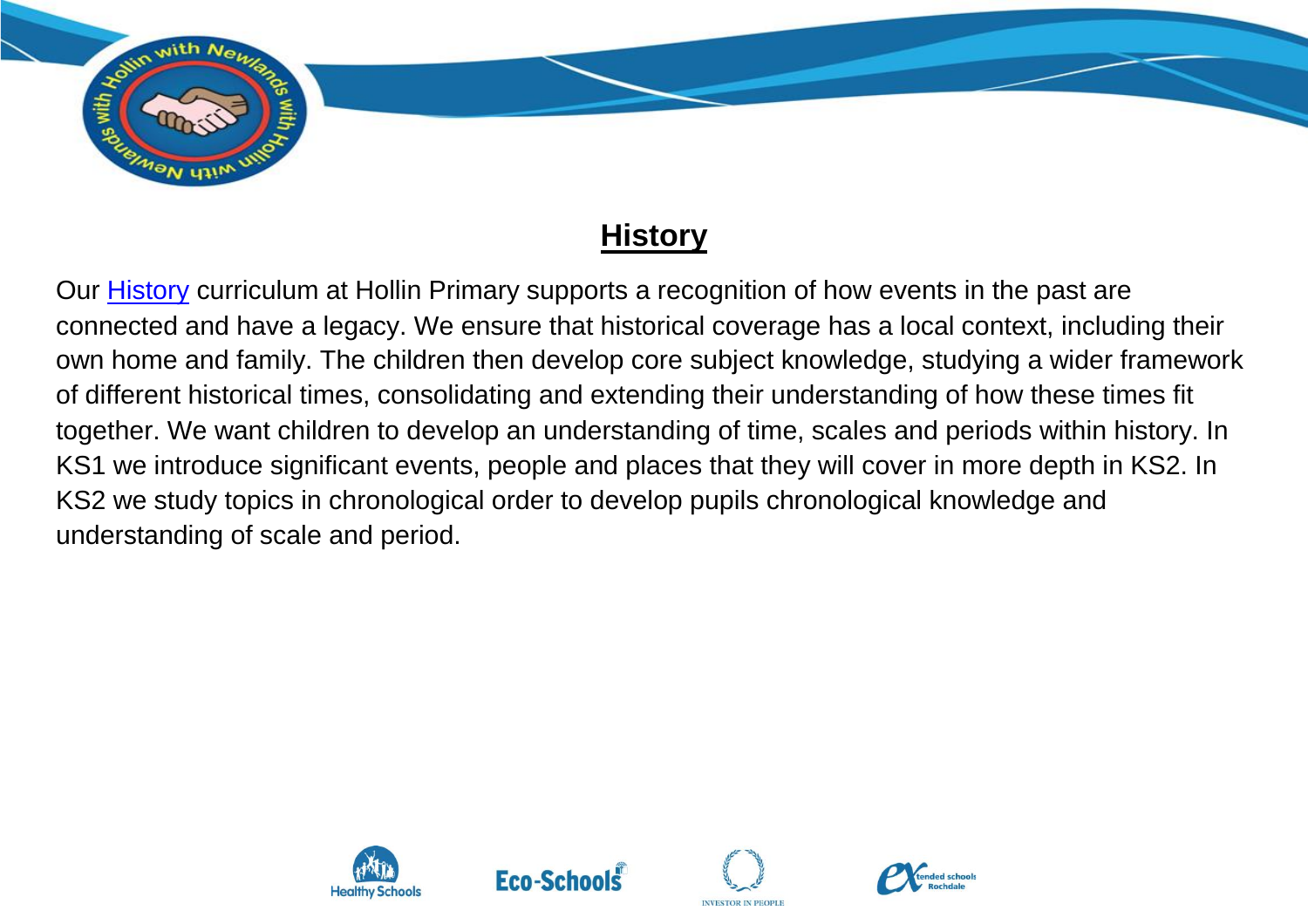| <b>Hollin Primary School</b><br><b>History Curriculum Overview</b> |                                                                                                                                                                                                                                                                                                                                                                                                                                                                                                                                                                                                                                                      |                                                                                                                                   |                                                                                                                                                               |                                                                                                   |  |  |  |
|--------------------------------------------------------------------|------------------------------------------------------------------------------------------------------------------------------------------------------------------------------------------------------------------------------------------------------------------------------------------------------------------------------------------------------------------------------------------------------------------------------------------------------------------------------------------------------------------------------------------------------------------------------------------------------------------------------------------------------|-----------------------------------------------------------------------------------------------------------------------------------|---------------------------------------------------------------------------------------------------------------------------------------------------------------|---------------------------------------------------------------------------------------------------|--|--|--|
| <b>EYFS</b>                                                        | <b>ELG - Past &amp; Present</b><br>Talk about the lives of the people around them and their roles in society.<br>$\bullet$<br>Know some similarities and differences between things in the past and now, drawing on their experiences and what has been read in class.<br>$\bullet$<br>Understand the past through settings, characters and events encountered in books read in class and storytelling.<br><b>ELG - People, Culture &amp; Communities</b><br>Explain some similarities and differences between life in this country and life in other countries, drawing on knowledge from stories, nonfiction texts and<br>(when appropriate) maps. |                                                                                                                                   |                                                                                                                                                               |                                                                                                   |  |  |  |
| Year 1                                                             | <b>Changes within living</b><br>memory - aeroplanes,<br>family, holidays, space                                                                                                                                                                                                                                                                                                                                                                                                                                                                                                                                                                      | <b>Events beyond living</b><br>memory - Bonfire night,<br>Moon landing, First<br>aeroplane flight, Explorers in<br>poles, Pirates | Significant individuals -<br>Guy Falkes, Neil Armstrong<br>& Tim Peak, Polar Explorers,<br>Wright Brothers, Pirates from<br>the past                          | <b>Significant event, people</b><br>and places in own locality<br>$-$ not taught in Y1            |  |  |  |
| Year 2                                                             | <b>Changes within living</b><br>memory -technology,<br>politics, shops/homes                                                                                                                                                                                                                                                                                                                                                                                                                                                                                                                                                                         | <b>Events beyond living</b><br>memory - Great Fire of<br>London, Remembrance Day                                                  | Significant individuals -,<br>Queen Elizabeth I, Queen<br>Victoria, King Charles II,<br>Samuel Pepys, Christopher<br>Wren, David Attenborough,<br>Steve Irwin | Significant event, people<br>and places in own locality<br>- Edgar Wood, Alan Turing              |  |  |  |
| Year 3                                                             | changes in Britain from the<br>Stone Age to the Iron Age                                                                                                                                                                                                                                                                                                                                                                                                                                                                                                                                                                                             | Ancient Greece - an in<br>depth study                                                                                             |                                                                                                                                                               |                                                                                                   |  |  |  |
| Year 4                                                             | the Roman Empire and its<br>impact on Britain                                                                                                                                                                                                                                                                                                                                                                                                                                                                                                                                                                                                        | <b>Britain's settlement by</b><br><b>Anglo-Saxons and Scots</b>                                                                   | the Viking and Anglo-<br>Saxon struggle for the<br>Kingdom of England to the<br>time of Edward the<br>Confessor                                               | a local history study -<br><b>Manchester - Emmeline</b><br>Pankhurst, Peterloo<br>Massacre, Lowry |  |  |  |
| Year 5                                                             | a contrasting non-European<br>society - Mayan civilization<br>c. AD 900                                                                                                                                                                                                                                                                                                                                                                                                                                                                                                                                                                              | The achievements of the<br>earliest civilizations in depth<br>study - Ancient Egypt                                               | The achievements of the<br>earliest civilizations overview:<br><b>Ancient Sumer, The Indus</b><br><b>Valley, The Shang Dynasty</b><br>of Ancient China        |                                                                                                   |  |  |  |
| Year <sub>6</sub>                                                  | an aspect or theme in British<br>history beyond 1066 -<br><b>Elizabethans</b>                                                                                                                                                                                                                                                                                                                                                                                                                                                                                                                                                                        |                                                                                                                                   |                                                                                                                                                               |                                                                                                   |  |  |  |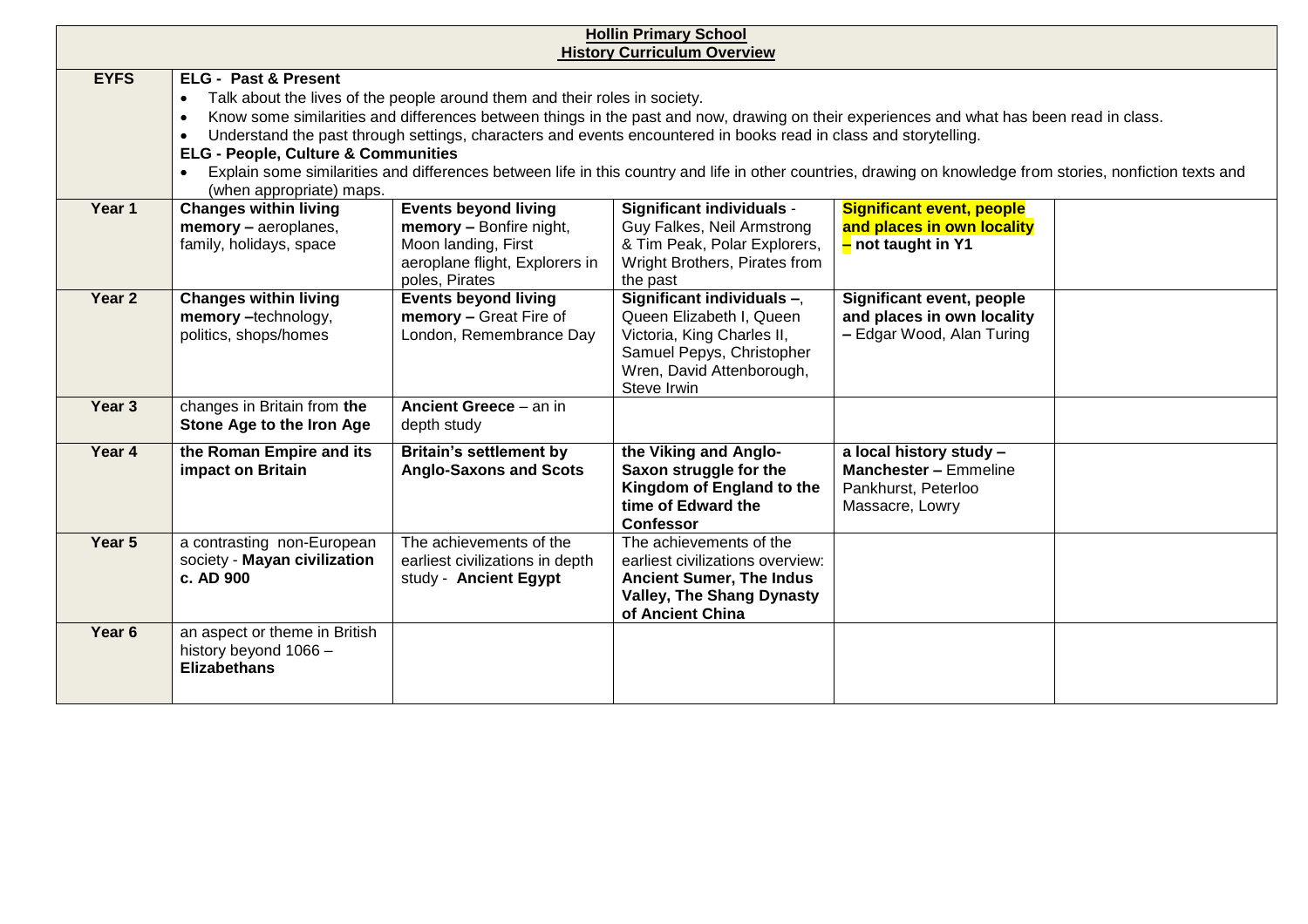| <b>Hollin Primary School</b><br>History Curriculum Map 2021 - 2022 |                                                                    |                                                                                                                                                                                                                                                                      |                                                                                                                                                                                         |                                                                                                                        |                                                                             |                                                       |  |
|--------------------------------------------------------------------|--------------------------------------------------------------------|----------------------------------------------------------------------------------------------------------------------------------------------------------------------------------------------------------------------------------------------------------------------|-----------------------------------------------------------------------------------------------------------------------------------------------------------------------------------------|------------------------------------------------------------------------------------------------------------------------|-----------------------------------------------------------------------------|-------------------------------------------------------|--|
|                                                                    | <b>Autumn 1</b>                                                    | <b>Autumn 2</b>                                                                                                                                                                                                                                                      | <b>Spring 1</b>                                                                                                                                                                         | <b>Spring 2</b>                                                                                                        | Summer 1                                                                    | <b>Summer 2</b>                                       |  |
| <b>EYFS</b>                                                        | Family                                                             | Local area                                                                                                                                                                                                                                                           | <b>Christopher Columbus</b>                                                                                                                                                             |                                                                                                                        |                                                                             | Florence Nightingale                                  |  |
| Year 1                                                             | <b>Changes within living</b><br>memory - family                    | <b>Significant individuals</b><br>- Guy Falkes<br><b>Events beyond living</b><br>memory - Bonfire Night<br><b>Events beyond living</b><br>memory - Explorers in<br>poles<br><b>Significant individuals-</b><br>Polar Explorers                                       | <b>Events beyond living</b><br>memory - First<br>aeroplane flight<br>Significant individuals -<br>Wright Brothers,                                                                      | <b>Events beyond living</b><br>memory - moon landing<br><b>Significant individuals -</b><br>Neil Armstrong & Tim Peak, |                                                                             | Significant<br>individuals -<br>Pirates from the past |  |
| Year <sub>2</sub>                                                  | <b>Significant individuals</b><br>- Steve Irwin                    | <b>Events beyond living</b><br>memory - London and<br>the Great Fire,<br>Remembrance Day<br><b>Changes within living</b><br>memory - Prime<br><b>Minister</b><br><b>Significant individuals</b><br>$-17th$ Century<br>Monarchy, Samuel<br>Pepys, Christopher<br>Wren | <b>Changes within living</b><br>memory - Internet<br>Significant event,<br>people and places in<br>own locality - Alan<br>Turing<br>Significant individuals -<br>Sir David Attenborough |                                                                                                                        | Significant event,<br>people and places in<br>own locality - Edgar<br>Wood, |                                                       |  |
| Year 3S                                                            | changes in Britain from<br>the Stone Age to the<br><b>Iron Age</b> |                                                                                                                                                                                                                                                                      |                                                                                                                                                                                         |                                                                                                                        |                                                                             | <b>Ancient Greece - an</b><br>in depth study          |  |
| Year 3H                                                            | changes in Britain from<br>the Stone Age to the<br><b>Iron Age</b> |                                                                                                                                                                                                                                                                      |                                                                                                                                                                                         |                                                                                                                        |                                                                             | <b>Ancient Greece - an</b><br>in depth study          |  |